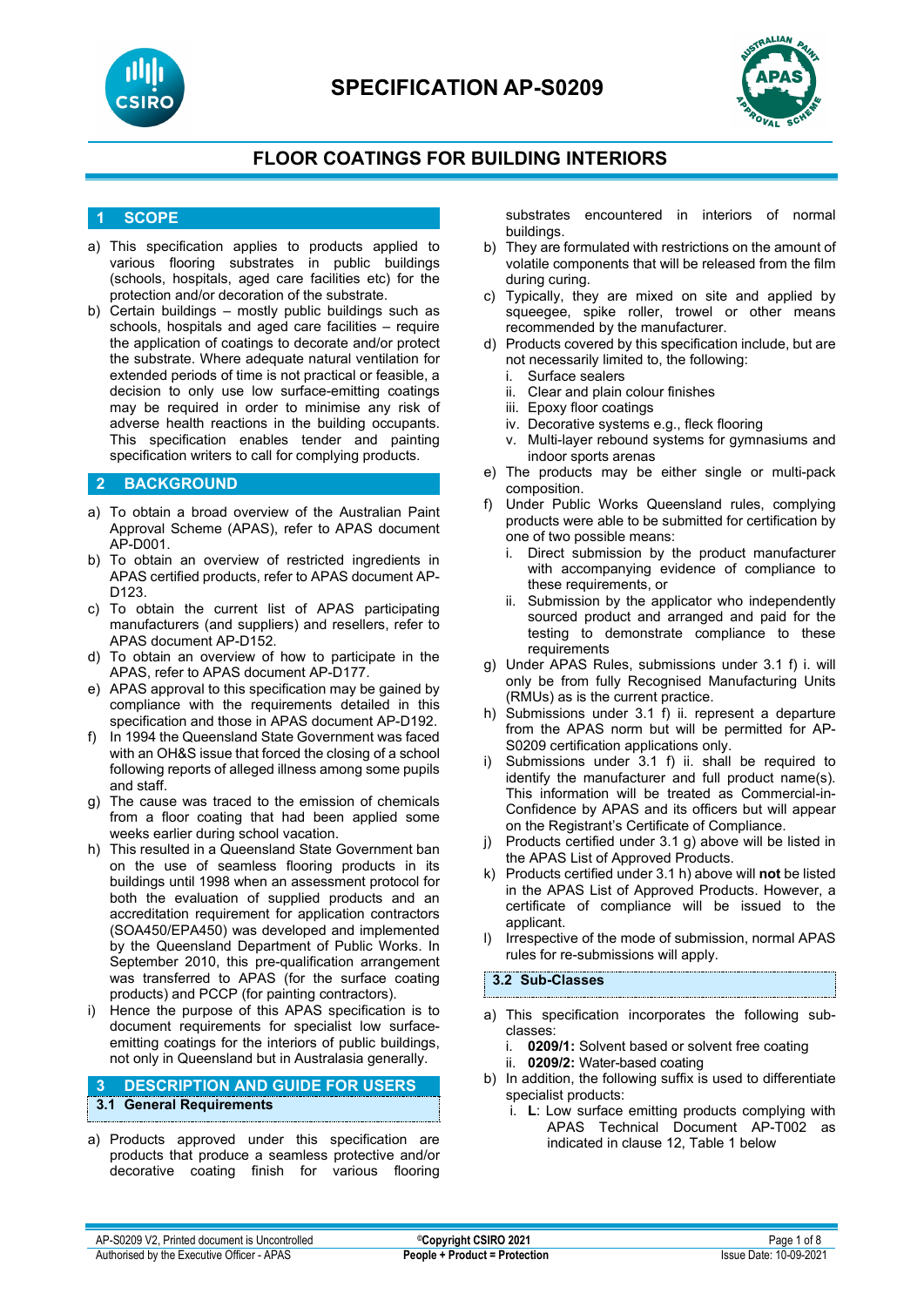

# **SPECIFICATION AP-S0209**



## **FLOOR COATINGS FOR BUILDING INTERIORS**

#### **3.3 Basis of this Specification**

- a) This specification is based on a requirement developed by the Queensland Department of Public Works (SOA450/EPA450).
- b) Products approved under this specification do not comply with any Paint Reference Number (PRN) of AS/NZS 2311 and AS/NZS 2312.

#### **4 REFERENCED DOCUMENTS**

- a) The following standards are referenced in this document:
	- i. **AS/NZS 1580** Paints and related materials: Methods of test
	- ii. **AS 2001.2.28** Method of test for textiles Physical tests – Determination of abrasion resistance of textile fabrics (rotary platform, double-head method)
	- iii. **AS/NZS 2311**  Guide to the painting of buildings
	- iv. **AS/NZS 2312**  Guide to the protection of structural steel against atmospheric corrosion by the use of protective coatings
	- v. **AS 4586**  Slip resistance classification of new pedestrian surface materials
	- vi. **AS ISO 9239.1** Reaction to fire tests for floor coverings – Part 1: Determination of the burning behaviour using a radiant heat source
	- vii. **ASTM D2794-93** Standard Test Method for Resistance of Organic Coatings to the Effects of Rapid Deformation (Impact)
	- viii. **HB 197**  An introductory guide to the slip resistance of pedestrian surface materials

These documents may be purchased through the Reference Standards Australia website: <https://www.standards.org.au/>

ix. **The Poisons Standard June 2021**: Standard for the Uniform Scheduling of Medicines and Poisons (SUSMP) No. 33, Part 2: Control on Medicines and Poisons, Section Seven / Appendix I Paint or **Tinters** 

This document is available from the Australian Government Federal Register of Legislation website at: <https://www.legislation.gov.au/Details/F2021L00650>

x. **National Construction Code (NCC) 2019**  Amendment 1, Volume 1

This document is available from the Australian Building Codes Board website at:

<https://www.abcb.gov.au/Resources/All-Resources>

- b) The following APAS documents are referenced in this document:
	- i. AP-D001 Rules Governing How APAS® Operates
	- ii. AP-D123 Restrictions on Ingredients in Product Formulations
	- iii. AP-D152 APAS<sup>®</sup> Participating Manufacturers and Resellers
- iv. AP-D114 Rules Governing APAS® Recognition as a Testing Authority
- v. AP-D177 Rules Governing How Product Manufacturers participate in APAS®
- vi. AP-D181 Volatile Organic Compounds (VOC) Limits
- vii. AP-D192 Rules Governing APAS® Product Certification Scheme
- viii.AP-T002 Determination of the Surface Emission Characteristics of a Coating for use in Building Interiors

All APAS documents are available for download from the APAS website: <https://vs.csiro.au/apas/documents/>

All APAS specifications are available for download from the APAS website: <https://vs.csiro.au/apas/specifications/>

### **5 COMPOSITIONAL REQUIREMENTS 5.1 Binder**

a) There is no restriction placed on the type of binder used. Of primary importance is the compliance with the technical requirements detailed in clause 12, Table 1 below.

#### **5.2 Volatiles**

- a) The volatile portion, although not defined or restricted, is limited in quantity to ensure indoor air quality of a sufficient standard in use. Refer to clause 12, Table 1 below.
- b) For VOC content restrictions, refer to APAS document AP-D181.

#### **5.3 Pigmentation**

a) There is no restriction placed on the type(s) of pigment used with the exception that they shall be non-toxic and non-corrosive and comply with the requirements of the SUSMP. Of primary importance is the compliance with the technical requirements detailed in clause 12, Table 1 below.

**5.4 Colour**

a) Products approved under this specification are normally available in a wide range of colours including clear finishes. Refer the manufacturer's product or technical data sheet.

#### **6 PRODUCT APPROVAL REQUIREMENTS 6.1 General Requirements**

- a) The product and its application shall comply, during the application process and the life of the approval, with all requirements of APAS document AP-D192 **except for** the condition nominated in clause 3.1 h) above.
- b) Approval will be based on test certification from an APAS Recognised laboratory.
- c) APAS recognises certain laboratories as having the skills, experience, staff and general technical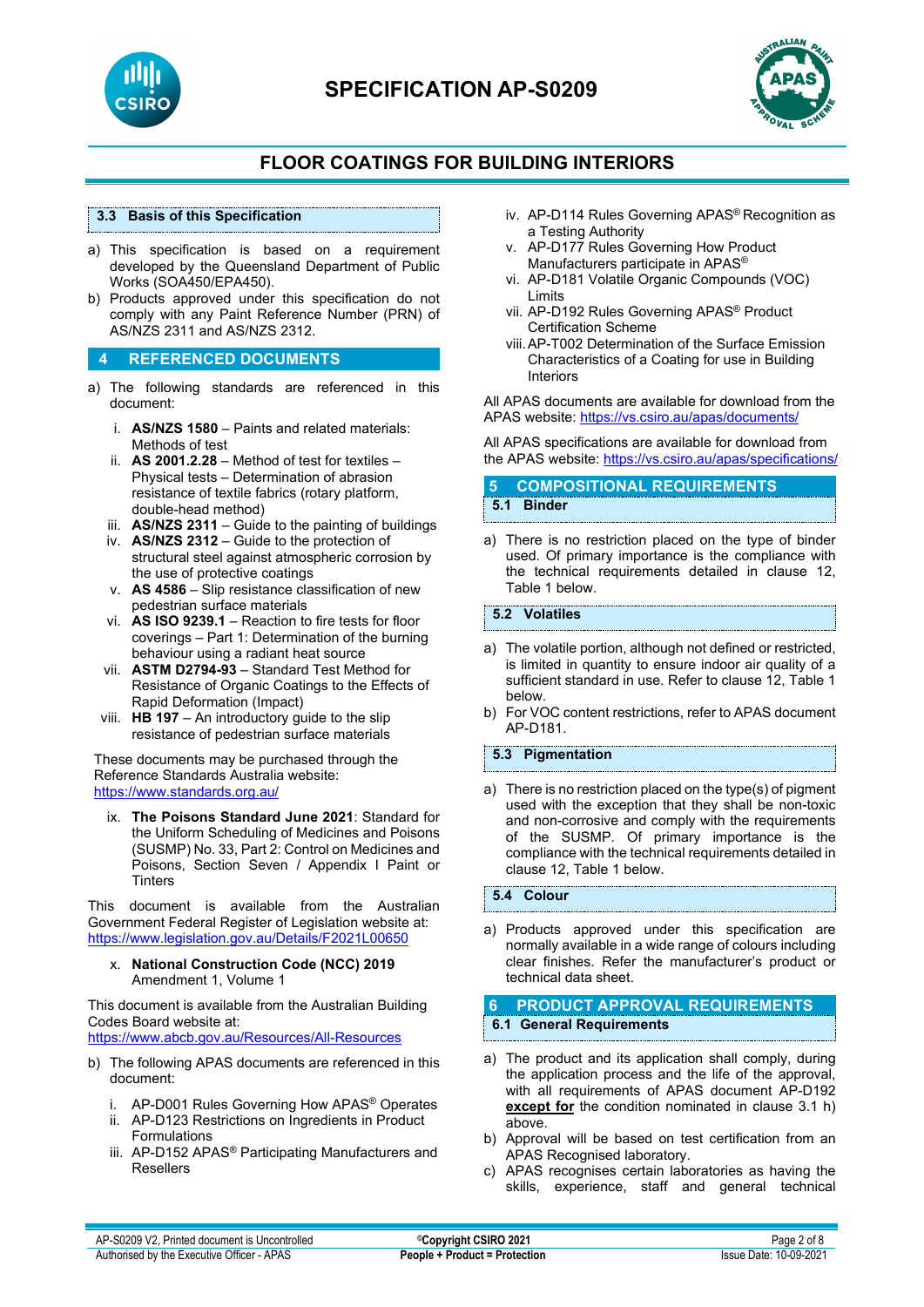



competence to carry out specific testing for APAS certification.

- d) In decreasing order of preference, such laboratories are:
	- i. Current APAS RMUs
	- ii. Laboratories with current NATA accreditation and the specific AP-S0209 test(s) nominated in their Scope of Accreditation
	- iii. Laboratories with current NATA accreditation but without the specific AP-S0209 test(s) nominated in their Scope of Accreditation. However, there are **similar** tests nominated. The degree of **similarity** will need to be approved by APAS.
	- iv. Laboratories without RMU status or current NATA accreditation but which have undergone a process of approval by APAS as specified in APAS document AP-D114
- e) At the time of publication of this document, the following testing authorities were recognised by APAS for compliance to AP-S0209:
	- i. **Cetec Pty. Ltd**. 2/27 Normanby Road Notting Hill VIC 3168 T: +61 3 9544 9111 E: [info@cetec.com.au](mailto:info@cetec.com.au)
	- ii. **CSIRO Materials Durability & Coatings Lab** 71 Normanby Road Clayton VIC 3169 (sample deliveries to Gate 3) T: +61 3 9545 8774 E: [money.arora@csiro.au](mailto:money.arora@csiro.au)

#### **6.2 Technical Requirements**

- a) The product shall comply with **all** the requirements of clause 12, Table 1 below.
- b) Unless specifically nominated, the testing substrate shall be fibre-reinforced cement board.
- c) APAS recognises that a final coating system may be composed of different products that have either been separately approved, or not expected to alter the final system below the requirements of this specification, e.g., addition sand or aggregate to create anti-slip properties. In this situation, no additional testing would be required as the composite system would be expected to meet the requirements of this specification.
- d) In the situation where additives that have not been tested in accordance with this specification and may reasonably be expected to alter some of the test results of a composite system, e.g., acrylic flake in flake floor finishes, the APAS Executive Officer may require a subset of the tests required for approval to this specification (e.g., Fire Testing) to be completed on the composite sample.

#### **6.3 Health and Safety Requirements**

a) The manufacturer's Safety Data Sheet (SDS) must be studied closely prior to using the product and complied with during use of the product.

- b) Products intended for sale in Australia shall comply with all the requirements of the SUSMP. Products intended for sale in other countries shall comply with all local WHS and environmental requirements.
- c) The product shall comply with all requirements of clause 6.3 and 6.4 of APAS document AP-D192.

#### **7 APPENDIX A Dry Condition**

#### 7.1 **Scope and Method:**

- 7.1.1 Individual coatings are tested for compliance with maximum drying times as specified in clause 12, Table 1: Dry Film Properties. Both Surface Dry Condition and Hard Dry Condition are tested in accordance with the methods set out in AS/NZS 1580.401.1 and AS 1580.401.6 respectively.
- 7.1.2 Where a flooring system is comprised of multiple coats, each coat should be applied in succession to the test panel in accordance with the manufacturer's instructions.
- 7.1.3 The number of test panels used should be equivalent to twice the number of coats making up the flooring system; so that each test can be conducted on a fresh panel.

### **8 APPENDIX B**

**Fire Testing**

#### **8.1 Principle:**

- 8.1.1 The burning behaviour of a floor coating in response to heat and flame, is determined under laboratory conditions in accordance with AS ISO 9239.1.
- 8.1.2 The results are expressed in terms of critical heat flux ( $kW/m<sup>2</sup>$ ) and smoke density development rate (% x min).

#### **8.2 Substrate Selection:**

- 8.2.1 Materials or coatings that are usually applied to a substrate shall be applied to the appropriate substrate.
- 8.2.2 Where the substrate is unknown, or where the material may be applied to a variety of substrates, the substrate shall be the one that represents the highest reactivity likely end-use condition. Refer to Table B1 below.
- 8.2.3 A material tested on any one of the substrates shall apply to any substrate in the same group or a less reactive group.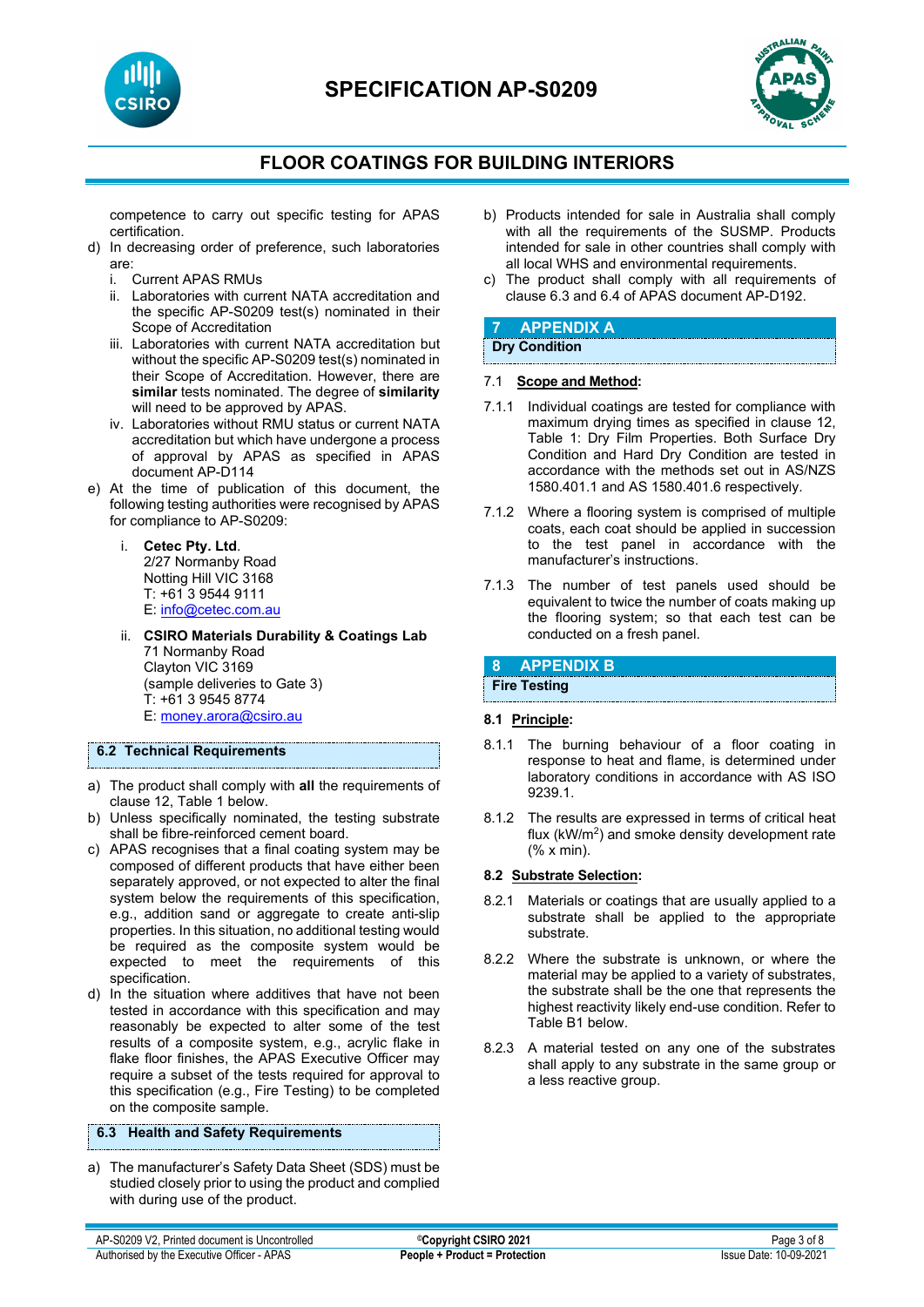

# **SPECIFICATION AP-S0209**



## **FLOOR COATINGS FOR BUILDING INTERIORS**

| <b>Reactivity</b> | <b>Substrate Material</b>                                                                |
|-------------------|------------------------------------------------------------------------------------------|
| Most<br>Reactive  | Standard grade plywood, hardboard, fibre /<br>particleboard (less than 12 mm thick)      |
|                   | Standard grade plywood, hardboard, fibre /<br>particleboard (12 mm or greater thickness) |
|                   | All paper face gypsum board products                                                     |
| Least<br>Reactive | Concrete or masonry, fibre-reinforced<br>cement board, non-paper-faced gypsum<br>hoards  |

#### **Table B1**

#### **8.3 Performance Requirement:**

- 8.3.1 Critical Radiant Flux (CRF) expressed in kW/m2; NCC 2019 Amendment 1, Volume 1, Specification C1.10 Fire Hazard Properties; sets out the minimum CRF for the various NCC building classes.
- 8.3.2 Maximum Smoke Development Rate in buildings not fitted with sprinklers: ≤750%-minutes (not applicable in buildings fitted with sprinklers).
- 8.3.3 Source: NCC 2019 Amendment 1, Volume 1, Specification C1.10 Fire Hazard Properties.

### **9 APPENDIX C**

**Abrasion Resistance**

- 9.1 **Equipment:** Abrasion resistance is determined using a Taber wear testing machine (or an APAS approved equivalent) and a calibrated CS-17 abrasive wheel.
- 9.2 **Method:** The methodology is as described in AS 2001.2.28 and AS 1580.403.2, with the following variations:
	- i. Testing is undertaken 72 hours after the final coat of the applied flooring system was applied. Refer Note**<sup>2</sup>** below for details of test film preparation.
	- ii. A single 100 mm square panel is cut from each board. The samples should be taken away from the edges of the board (minimum distance should be 50 mm).
	- iii. A calibrated, rubberised CS-17 abrasive wheel is used. Previous testing has found that this grade of wheel, when under a 1 kg load, and applied for 1000 revolutions, provides appropriate sensitivity and discrimination over widely diverse applied floor coatings.
	- iv. The abrasive wheel is pre-conditioned (re-faced) using a standard conditioning disc prior to the test.
	- v. The samples are weighed to an accuracy of ±1mg before and after testing.
	- vi. Apply the abrasive wheel to the sample under a 1kg load and run for 50-100 revolutions to ensure a smooth even surface exists free of micro blisters and orange peel. Dust off and weigh the panel to obtain the initial weight. Recondition the abrasive wheel.
- vii. Re-apply the abrasive wheel and weight to the conditioned track and run for 1,000 cycles. Reweigh and calculate the mass loss.
- viii. The loss in mass is thus used to rate the wear characteristics of the floor.

#### 9.3 **Rating:**

| <b>Mass Loss</b> | <b>Abrasion Resistance</b> |
|------------------|----------------------------|
| $>400$ mg        | l ow                       |
| $100 - 399$ mq   | Moderate                   |
| $< 100$ mg       | High                       |

### **Table C1**

# **10 APPENDIX D Impact Resistance**

- 10.1 **Equipment:** The test equipment comprises a 2.0 Kg cylindrical mass with a 12.7 mm diameter ball indentor contained inside a 1.2 m long guide tube as specified in ASTM D2794.
- 10.2 **Method:** The method is as described in AS 1580.406.1 with the following variations:
	- i. Testing is undertaken 16 days after the final coat of the applied flooring system has been applied i.e., immediately after the last VOC test samples have been taken.
	- ii. A mass is dropped onto the coated surface of the test board at different locations while progressively incrementing the height in 50 mm steps until damage is observed. Drops should be made alternatively on the two test boards.
	- iii. Each indentation is inspected for damage using a stereomicroscope at 10X magnification.
	- iv. Repeat the test in different locations under the same conditions, continuing to increase the height in 50 mm increments as necessary until four consecutive tests (two on each test board) all achieve the same positive results i.e., fracture or cracking of the coating.
	- v. Damage is defined as the point at where fracture or cracking of the coating is observed. Plastic (permanent) deformation of the coating is not regarded as constituting damage unless accompanied by fracture.
	- vi. The impact energy is calculated using the formula:

## **E = g x m x h**

**Where** 

- E = Impact energy in J (Joules)
- $g =$  Acceleration (9.8m.sec<sup>-2</sup>)
- m = Mass of drop weight in Kg
- h = Height from which mass dropped in m (metres)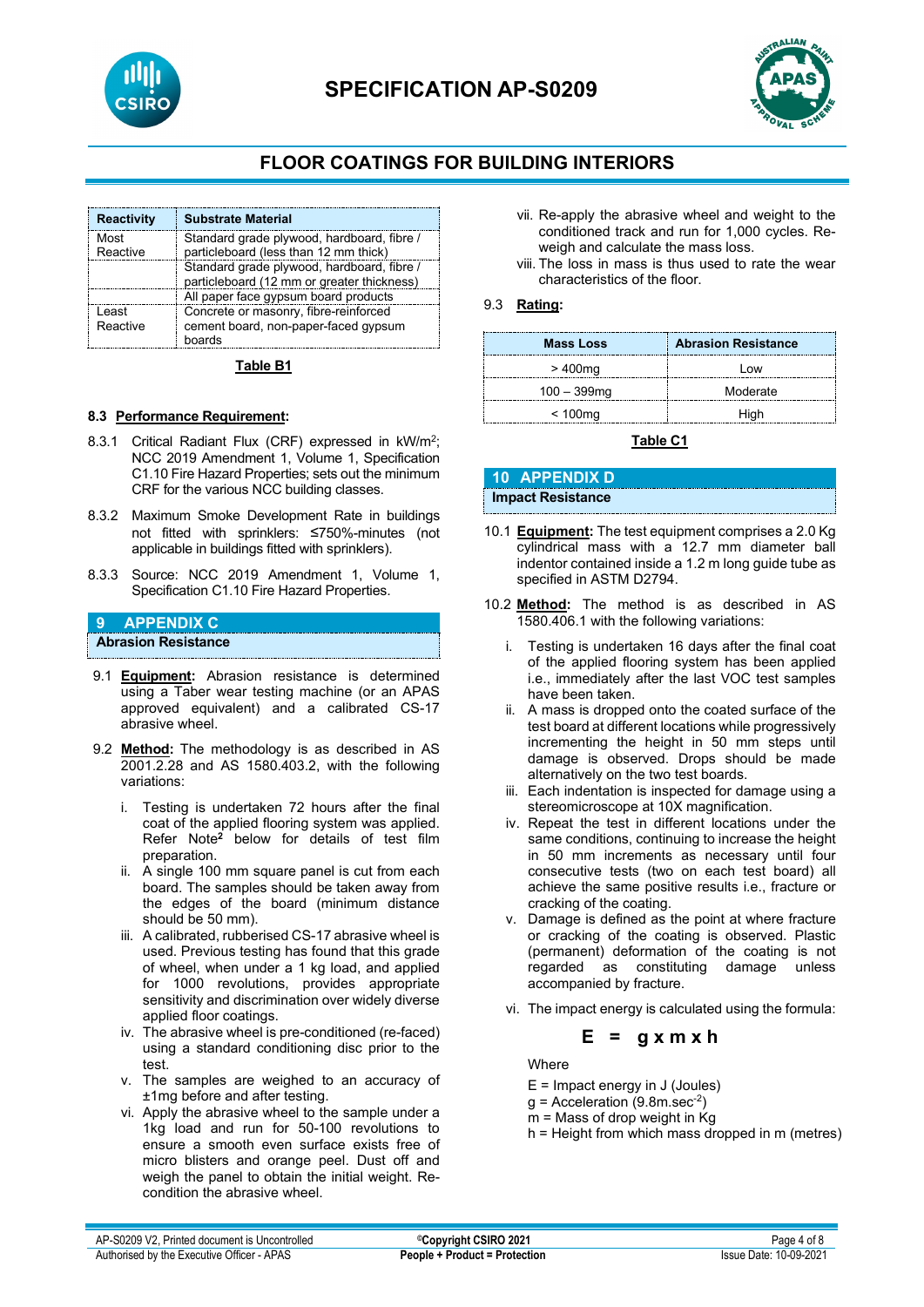



## **11 APPENDIX E**

**Dry Slip Resistance**

### 11.1 **Method:**

- 11.1.1 Friction profiles of the coatings are recorded using a floor friction tester, such as the **Tortus II**, in accordance with the method specified in AS 4586 Appendix B. The floor friction tester is motor driven and drags a rubber **foot** of standard composition and hardness for a predetermined distance across the surface of the floor under test. The foot is loaded with a known mass (normal force – P) and the lateral force due to frictional restraint  $(F)$  is measured as the surface is traversed.
- 11.1.2 The vertical (normal) load shall be  $200 \pm 20g$ .
- 11.1.3 The kinetic coefficient of friction (µ) is calculated according to the formula:  $\mu$  = F/P.
- 11.1.4 Two traverses, each 800 ± 50mm long, are made of the floor in the grain direction.

**NOTE:** The **grain direction** is specified in AS 4586 Appendix B as the direction that gives the lowest coefficient of friction reading. Several determinations may be required to ascertain the grain direction.

11.1.5 Reface the friction foot before each series of traverses using wet and dry abrasive paper, grade P 400, as specified in AS 4586. Report the lowest reading obtained for the coefficient of friction  $(\mu)$ for the surface.

### 11.2 **Rating / Classification:**

| <b>Classification</b> | <b>Floor Friction Tester</b><br><b>Mean Value</b> |
|-----------------------|---------------------------------------------------|
|                       | $\geq 0.40$                                       |
|                       | < 0.40                                            |

#### **Table E1**

11.2.1 For Classification F, the mean of the test results shall be equal to, or greater than, 0.4 and each individual test result shall be equal to, or greater than, 0.35.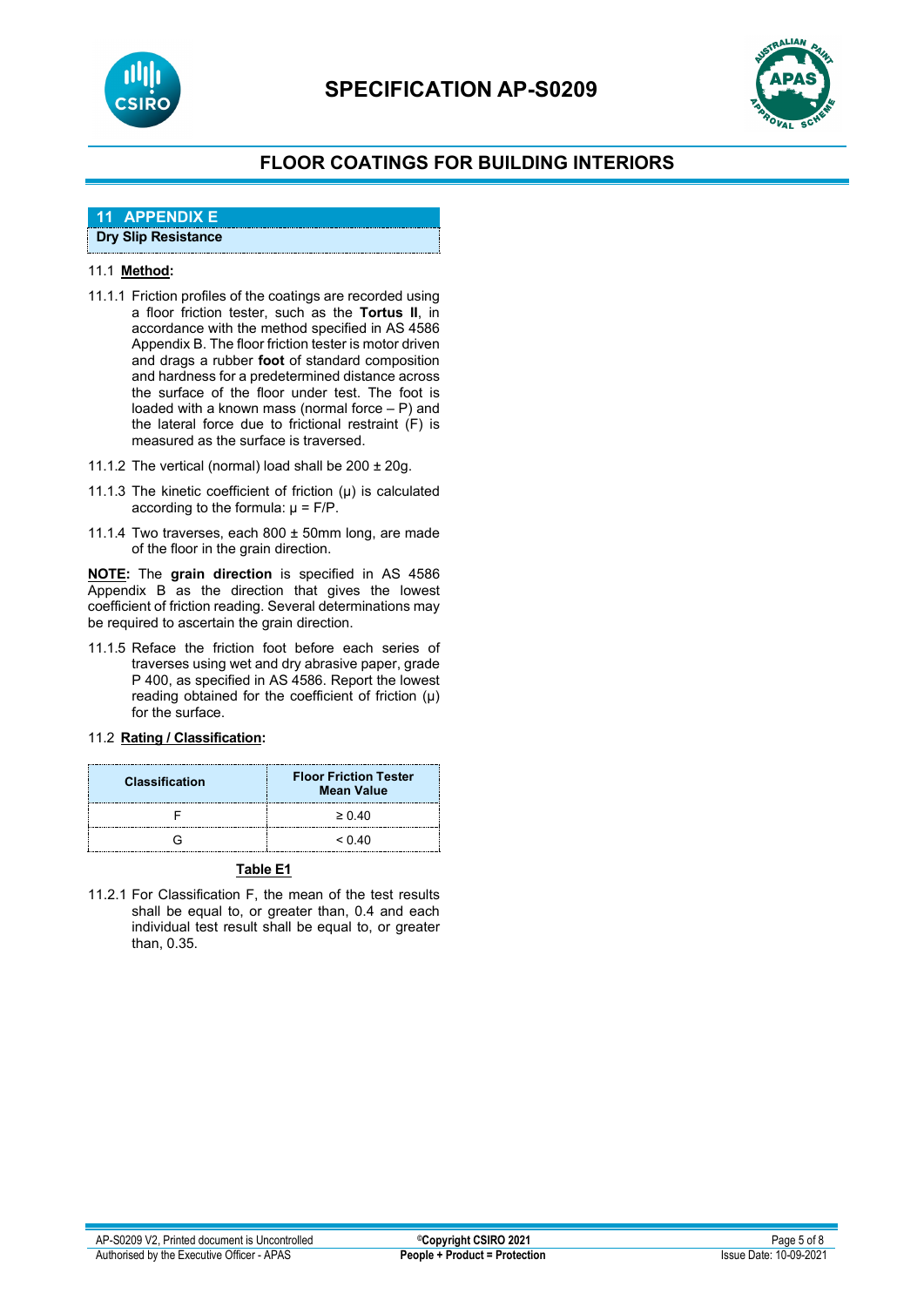



## **12 TABLE 1: PERFORMANCE PROPERTIES**

| <b>TEST</b>                                                       | <b>AS/NZS</b><br>1580<br><b>METHOD</b>               | <b>REQUIREMENTS</b>                                                                                                                                                                                                                                                                                 |  |  |  |
|-------------------------------------------------------------------|------------------------------------------------------|-----------------------------------------------------------------------------------------------------------------------------------------------------------------------------------------------------------------------------------------------------------------------------------------------------|--|--|--|
|                                                                   | For Each LAYER of the System (e.g., Primer, Topcoat) |                                                                                                                                                                                                                                                                                                     |  |  |  |
| <b>Wet Paint Properties</b>                                       |                                                      |                                                                                                                                                                                                                                                                                                     |  |  |  |
| Preliminary Examination of Fluid<br><b>Components for Testing</b> | 103.1                                                | Record any defects in the container and any visible leakage.<br>Record any properties of the contents that might impact on the tested<br>performance properties including:                                                                                                                          |  |  |  |
|                                                                   |                                                      | - Ullage i.e., the air space above the contents of the container<br>expressed as an approximate percentage of the total capacity of<br>the container.                                                                                                                                               |  |  |  |
|                                                                   |                                                      | Surface skinning: its extent, consistency and thickness.<br>$\blacksquare$                                                                                                                                                                                                                          |  |  |  |
|                                                                   |                                                      | Consistency i.e., has gelling taken place or is the material<br>thixotropic.                                                                                                                                                                                                                        |  |  |  |
|                                                                   |                                                      | Extraneous matter.                                                                                                                                                                                                                                                                                  |  |  |  |
|                                                                   |                                                      | Do not continue with the test if skinning, or gelling has occurred, or if<br>extraneous matter is present.                                                                                                                                                                                          |  |  |  |
| Ease of Manual Reincorporation                                    | 211.2                                                | The stirred material should be smooth and uniform and free of<br>sediment or lumps. If this is not the case, record as not readily<br>incorporated. In this situation, do not continue with the test.                                                                                               |  |  |  |
|                                                                   |                                                      | Note: While this test method sets out a procedure for assessing the<br>ease of manual reincorporation of paints and related materials in<br>standard 500 mL containers, the same requirements will apply<br>irrespective of the size of container and the method of stirring or<br>mixing employed. |  |  |  |
| <b>Application Properties</b>                                     |                                                      | Using only the methods appropriate to the product and nominated on<br>the technical data sheet.                                                                                                                                                                                                     |  |  |  |
|                                                                   |                                                      | Shall show satisfactory application properties and the dry film shall be<br>free of defects.                                                                                                                                                                                                        |  |  |  |
| Dry Film Properties <sup>1</sup>                                  |                                                      |                                                                                                                                                                                                                                                                                                     |  |  |  |
| Surface Dry Condition                                             | 401.1                                                | Not more than 6 hours.                                                                                                                                                                                                                                                                              |  |  |  |
| Hard Dry Condition (Mechanical<br>Thumb Test)                     | 401.6                                                | Not more than 24 hours.                                                                                                                                                                                                                                                                             |  |  |  |
| Finish - General Appearance                                       | 603.1                                                | Shall be free of coarse particles, wrinkling, streakiness, and orange<br>peel effects and have a smooth surface of uniform colour and<br>appearance.                                                                                                                                                |  |  |  |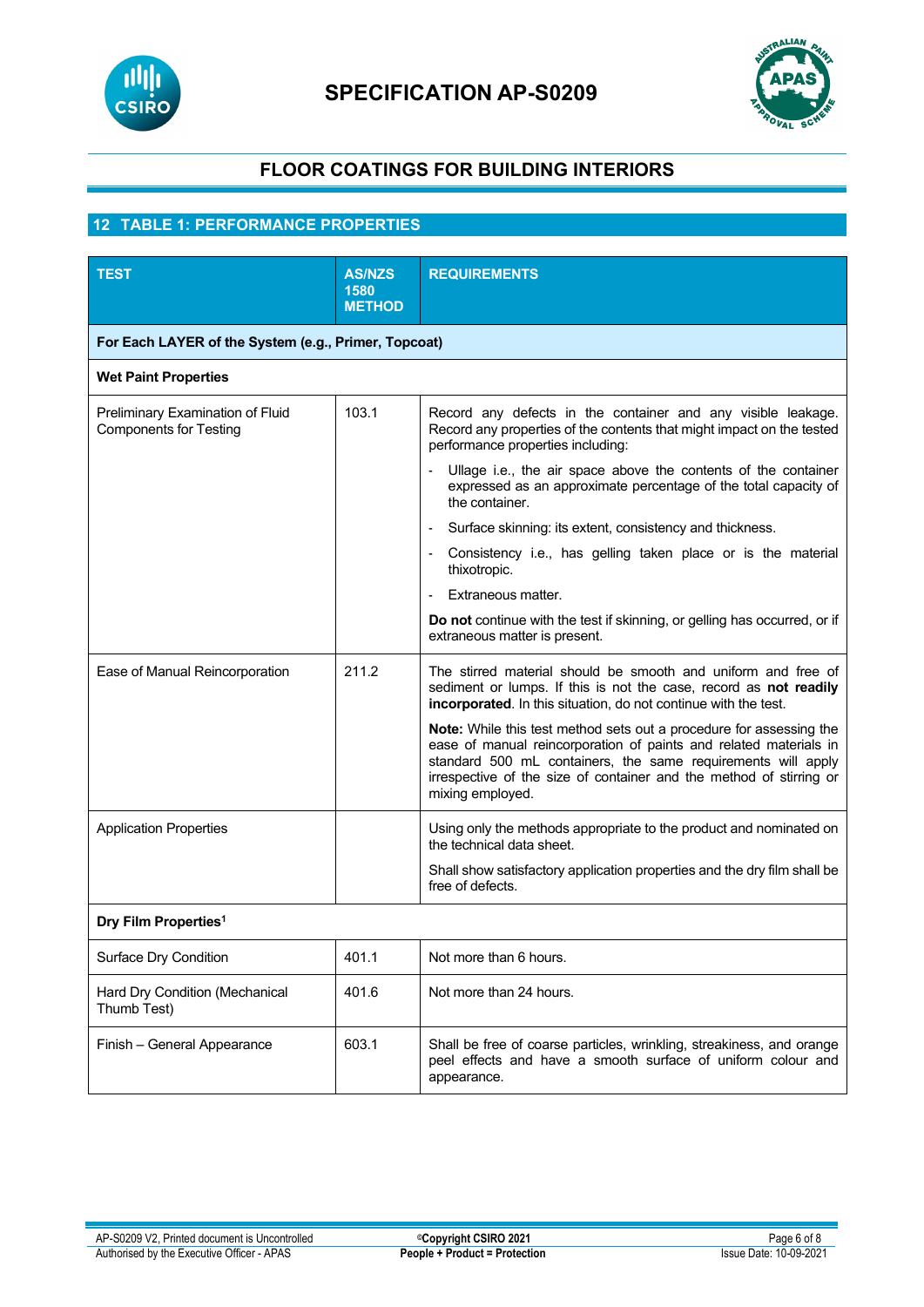



| <b>TEST</b>                                                                                 | <b>AS/NZS</b><br>1580<br><b>METHOD</b>                                | <b>REQUIREMENTS</b>                                                                                                                                                                                                                                                                                                                                                                                 |  |  |  |
|---------------------------------------------------------------------------------------------|-----------------------------------------------------------------------|-----------------------------------------------------------------------------------------------------------------------------------------------------------------------------------------------------------------------------------------------------------------------------------------------------------------------------------------------------------------------------------------------------|--|--|--|
|                                                                                             | For the COMPLETE System (Substrate, Primer, Topcoat) <sup>1</sup>     |                                                                                                                                                                                                                                                                                                                                                                                                     |  |  |  |
| TVOC Content - for 0209/1L and<br>0209/2L products only                                     | AP-T002                                                               | $\leq 600 \text{ µg/m2/hr}$ at 14 days.<br>The TVOC at each test interval (1, 3 and 7 days) shall also be<br>reported.                                                                                                                                                                                                                                                                              |  |  |  |
| <b>Critical Radiant Flux</b>                                                                | Clause 8,<br>Appendix B<br>(AS ISO<br>9239.1)                         | Report result.<br>Application of product is to be determined by the requirements of<br>NCC 2019 Amendment 1, Volume 1, Specification C1.10 Fire<br>Hazard Properties.                                                                                                                                                                                                                               |  |  |  |
| Maximum Smoke Development Rate                                                              | Clause 8,<br>Appendix B<br>AS ISO<br>9239.1                           | Report result.<br>Classify product as either suitable or not suitable for use in<br>buildings not fitted with a sprinkler system complying with NCC 2019<br>Amendment 1, Volume 1, Specification E1.5.<br>To be classed as suitable, the Maximum Smoke Development Rate<br>must be $\leq 750\%$ -minutes.<br>Source: NCC 2019 Amendment 1, Volume 1, Specification C1.10<br>Fire Hazard Properties. |  |  |  |
| Abrasion Resistance <sup>2</sup>                                                            | Clause 9,<br>Appendix C<br>403.2<br>AS<br>2001.2.28                   | Using an CS-17 abrasive wheel and a 1kg load for 1000 revolutions,<br>determine and report the mass lost and the relevant abrasion<br>resistance rating.                                                                                                                                                                                                                                            |  |  |  |
| Impact Resistance                                                                           | Clause 10,<br>Appendix D<br>406.1<br>Method B<br><b>ASTM</b><br>D2794 | Report the impact energy in Joules at which failure of the coating<br>occurs consistently (four consecutive drops at the same height) and<br>the relevant impact resistance rating.                                                                                                                                                                                                                 |  |  |  |
| Dry Slip Resistance<br>NOT for kitchens, laundries,<br>bathrooms or toilet/amenities blocks | Clause 11,<br>Appendix E<br>AS 4586<br>Appendix B<br><b>HB 197</b>    | $\geq 0.4$ .<br>Source: Standards Australia HB 197.                                                                                                                                                                                                                                                                                                                                                 |  |  |  |

### **NOTE:**

**<sup>1</sup>** A minimum curing time of ten days from time of application of the final coat is to elapse prior to commencement of all physical tests with the exception of the Dry Condition Tests (see clause 7, Appendix A above). The physical tests include: Fire Testing, Abrasion Resistance, Impact Resistance and Dry Slip Resistance.

**<sup>2</sup>**Where the flooring system includes the addition of materials such as flake or rubber particles, the abrasion resistance test shall be performed on dry films without these additions i.e., on the base resin/pigment system only.